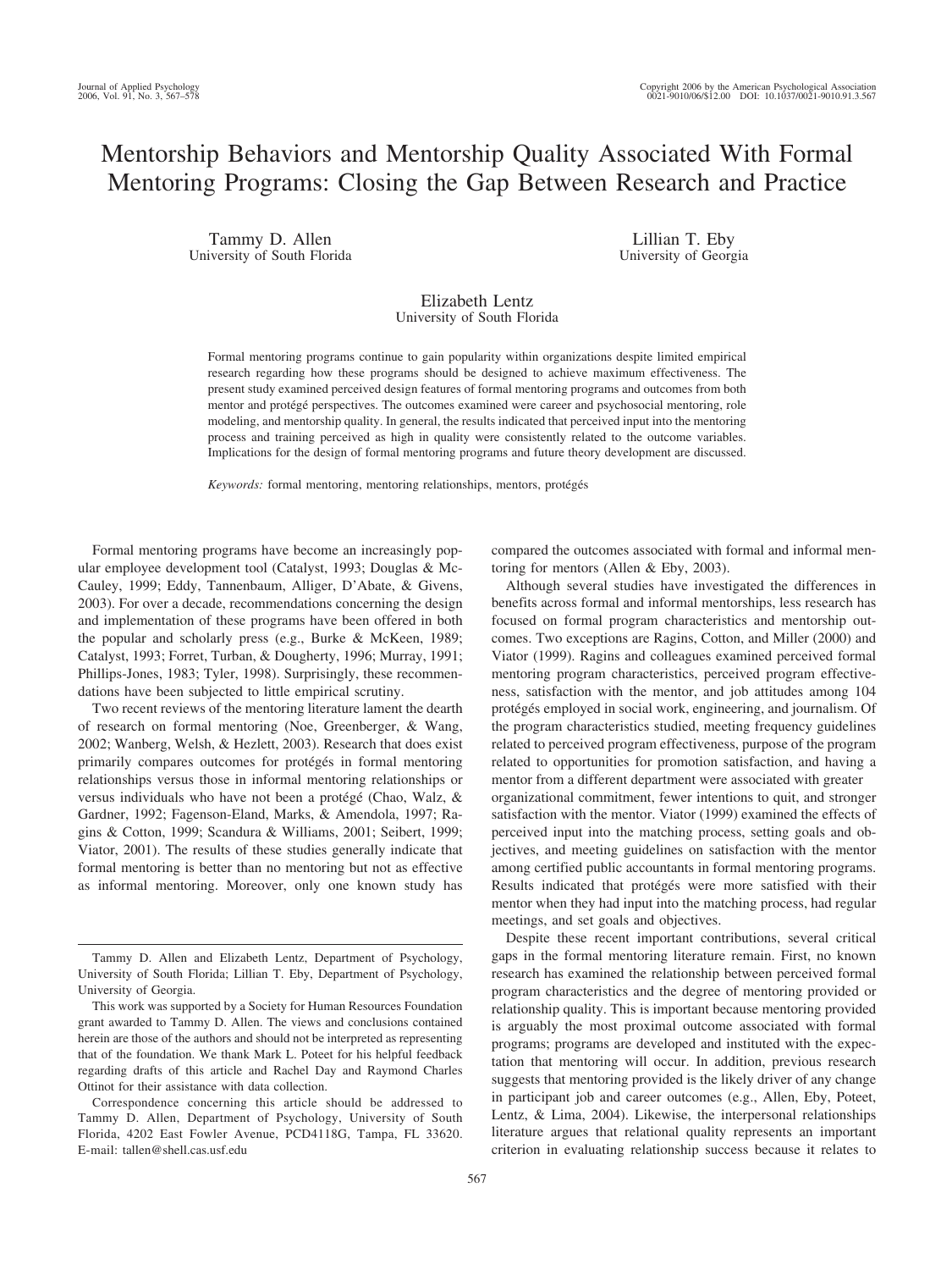both the amount of effort exerted in and the sustainability of the relationship (Huston & Burgess, 1979; Sprecher, 1992). A second gap in the literature is the omission of the mentor's perspective. Mentors are a key component to any formal mentoring effort (Ragins et al., 2000), and the failure to examine their perceptions provides an incomplete picture of formal programs. Further, by incorporating the mentor's perspective, crossover relationships between mentor and protégé can be examined. Such research is repeatedly called for but has been conducted rarely (e.g., Wanberg et al., 2003).

The present study addresses these two gaps by using reports from both mentors and protégés who have participated in a formal mentoring program to examine the relationship between a variety of perceived program characteristics<sup>1</sup> and both mentoring behavior (career, psychosocial, and role modeling) and mentorship quality. Similar to previous research, we relied on reports of program characteristics provided by program participants. This allowed us to examine both individual effects (e.g., how protégés' perceived formal program experiences relate to their reports of mentoring received; how mentors' perceived formal program experiences relate to their reports of mentoring provided) as well as crossover relationships (e.g., how protégés' formal program experiences relate to mentors' reports of relational quality). We also extended existing research by examining program characteristics such as training that are frequently mentioned as important to the success of formal programs but have yet to be empirically tested. Finally, we examined the role of interaction frequency as a mediator.

#### Theoretical Background and Hypothesis Development

Mentoring theory (Kram, 1985; Levinson, Darrow, Klein, Levinson, & McKee, 1978) and theoretical extensions of mentoring theory to formal mentoring (Ragins et al., 2000) provide a solid foundation on which to develop hypotheses about how perceived program characteristics relate to mentoring outcomes. Kram's (1985) pioneering work on mentoring relationships suggests that mutual liking, identification, and attraction are key interpersonal processes associated with the development and sustenance of mentoring relationships. Further, the extent that the relationship is able to meet both individuals' developmental needs is a hallmark of mentoring. Mentorships help protégés develop a sense of professional identity and personal competence and can provide mentors with a sense of generativity and purpose (Erickson, 1963; Kram, 1985; Levinson et al., 1978).

These characteristics of spontaneously developed (informal) mentorships create a dilemma for organizations attempting to implement formal mentoring programs. Ragins and colleagues' (Ragins & Cotton, 1999; Ragins et al., 2000) discussion of formal mentoring theory highlights these issues and offers advice to help formal mentoring programs mimic the interpersonal processes underlying informal mentorships. Specific program design features that should facilitate such processes include (a) allowing individuals to feel as if they have input into the matching process, (b) creating a sense that program participation is voluntary, (c) taking steps to increase the opportunity for frequent interaction between mentor and protégé, and (d) careful consideration of rank and departmental differences when making matches so as to increase the potential for learning, sponsorship, and the development of strong emotional ties. In addition, models of individual career management discuss how specific and individualized goals, realistic career expectations, and understanding of one's role within the larger organizational context promote individual growth and development (Greenhaus, Callanan, & Godshalk, 2000). Therefore, offering training for mentors and protégés prior to program participation may make formal mentorships more rewarding by identifying program goals, clarifying role obligations, and establishing mutually agreed-upon relationship expectations.

Consistent with the above theories, we inductively grouped specific program features into three categories. We refer to the first category as *participant-perceived input into the mentoring process*. This refers to the extent that participants believe that they have a choice and voice with regard to their involvement in the mentoring program and includes two specific factors: whether participation in the program is voluntary and the degree that the participants perceived that they had input into the matching process. The second category involves the *dyadic structure of the relationship*. Dyadic structure concerns the configuration or form of the mentor–protégé relationship, specifically the physical proximity of the mentor and protégé, whether partners were selected from the same or different departments, and differences in mentor-protégé rank. The third category involves *formal program training*. Specific variables are whether training was received prior to the onset of the mentorship, the number of hours of training taken, and the perceived quality of training.

## *Participant-Perceived Input into the Mentoring Process*

In informal mentorships, both individuals are voluntary participants who select each other for a relationship. This is often discussed as contributing to the success of these relationships because in such situations mutual liking, identification, and attraction are the catalysts for relationship initiation (Kram, 1985; Ragins & Cotton, 1999). In contrast, in formal programs, mentors and protégés are matched by a third party, often on the basis of job function or some other job-related characteristic. This does little to help ensure interpersonal compatibility or liking between mentoring partners (Ragins & Cotton, 1999). Thus, mentoring theorists advocate that formal programs be designed in a way that best simulates an informal mentoring process (Burke & McKeen, 1989; Ragins et al., 2000). One way that this is accomplished is by giving both mentors and protégés a voice in the mentoring process through voluntary participation and input into the matching process.

The rationale for this is that individuals who believe that their participation was forced may be less motivated and/or may resent their involvement in the program. This may contribute to counterproductive behavior such as neglect of the protégé or protégé resistance to learning from the mentor (Eby & McManus, 2004; Eby, McManus, Simon, & Russell, 2000; Kram & Hall, 1996). Likewise, perceived input into the matching process may lead to a better fit between mentor and protégé because it mimics some of the psychological processes (e.g., liking, identification) discussed as responsible for successful mentorships (Wanberg et al., 2003).

<sup>1</sup> We use the term *perceived program characteristics* because our data are based on participant self-reports of program characteristics rather than objective data provided by the participating companies.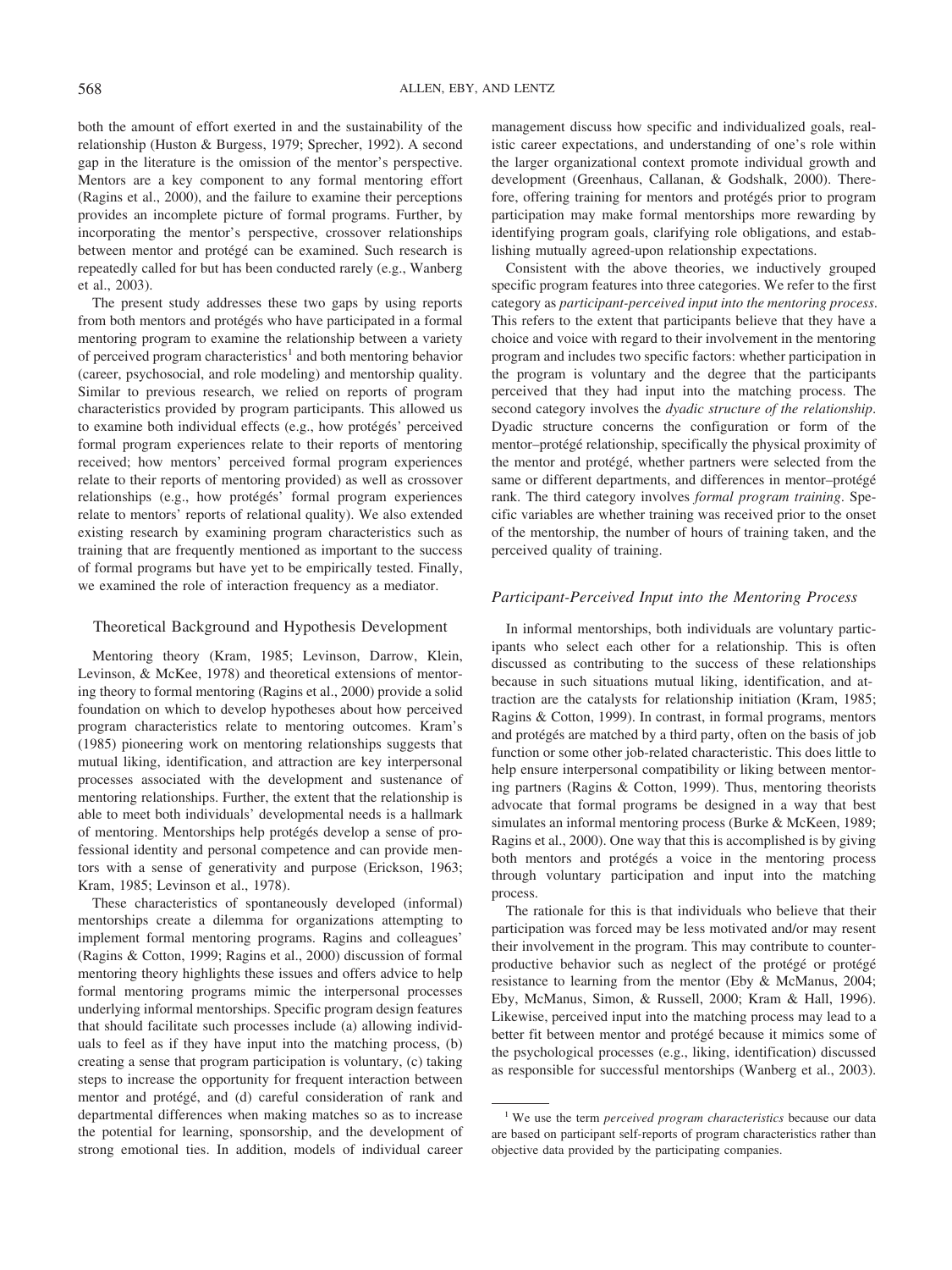Empirical support of this idea is reported in Viator (1999), who found that protégé-perceived input into the matching process related to satisfaction with one's mentor.

*Hypothesis 1*: Protégés in formal programs who indicate their participation was voluntary (1a) and who perceive having more input into the matching process (1b) will report receiving greater career mentoring, psychosocial mentoring, role modeling, and mentorship quality.

*Hypothesis 2*: Mentors in formal programs who indicate their participation was voluntary (2a) and who perceive having more input into the matching process (2b) will report providing greater career mentoring, psychosocial mentoring, role modeling, and mentorship quality.

#### *Dyadic Structure of the Relationship*

*Dyadic structure* refers to aspects of the relationship that increase the likelihood of meaningful and frequent interactions, a recognized feature of high-quality informal relationships (Kram, 1985). One aspect of dyadic structure is the physical proximity of the mentor and protégé. Proximity facilitates interaction between individuals and is associated with the development of stronger psychological ties (Festinger, Schachter, & Back, 1950). The physical distance between mentors and protégés can be a challenge in formal relationships if the matching process does not take into account the geographic location of potential mentors and protégés. For example, it is not unusual for matched mentors and protégés to be located in different cities (Ensher, Heun, & Blanchard, 2003). In fact, Eby and Lockwood (2005) found that one of the suggestions for program improvements offered by both mentors and protégés in formal programs was careful consideration of geographic proximity when matching mentoring pairs. The difficulty associated with long-distance relationships is also underscored by research on commuter marriages. Specifically, single-residence, dual-career couples are more satisfied with their partner relationships than are commuter, dual-career couples (Bunker, Zubeck, Vanderslice, & Rice, 1992).

*Hypothesis 3*: Protégés in formal programs who report closer geographic proximity will report receiving greater career mentoring, psychosocial mentoring, role modeling, and mentorship quality.

*Hypothesis 4*: Mentors in formal programs who report closer geographic proximity will report providing greater career mentoring, psychosocial mentoring, role modeling, and mentorship quality.

Another aspect of dyadic structure is the mentor's organizational position relative to the protégé. This may influence the type and extent of support offered by the mentor as well as the level of emotional closeness that develops. For example, being from different areas in the organization may allow the mentor to provide greater career-related mentoring such as exposure–visibility and sponsorship. It can also bring fresh insights and perspectives to the relationship that may lead to additional coaching and more challenging assignments. Further, it may reduce the likelihood of in-group tension and perceptions of favoritism (Ragins & Scandura, 1999) that can happen when mentors and protégés are from the same department. In the absence of such concerns, it may be easier for mentors and protégés to develop a psychosocial mentoring relationship marked by acceptance and confirmation, counseling, and friendship. It follows that if greater opportunity exists for career and psychosocial mentoring, there should also be the potential for a high-quality relationship. Some indirect support exists for this prediction; Ragins et al. (2000) found that having a mentor from a different department was associated with stronger satisfaction with the mentor.

On the other hand, there are factors that favor mentorships between individuals within the same department. The mentor's knowledge of the department may make it easier for him or her to provide career advice and counseling. Moreover, it may be easier for mentors to build a friendship with a protégé who shares the commonalities that come from being within the same department. Protégés may feel more comfortable with mentors who share the same department background. Finally, matching mentors and protégés from the same department may enhance the opportunities for daily interaction, which can be important for building high-quality mentorships. Given the lack of empirical research on this issue and conflicting plausible rationale, we posed the following research questions:

*Research Question 1*: Will protégés in formal programs from different departments than their mentoring partner report receiving greater career mentoring, psychosocial mentoring, and mentorship quality?

*Research Question 2*: Will mentors in formal programs from different departments than their mentoring partner report providing greater career mentoring, psychosocial mentoring, and mentorship quality?

A final dyadic structural feature is the difference in rank. Although Ragins et al.  $(2000)$  did not find differences in protégé work and career attitudes, program effectiveness, or satisfaction with the mentor as a function of rank differences, mentoring theory suggests that rank differences may be important in facilitating career mentoring and role modeling. Specifically, more career mentoring such as exposure and visibility, sponsorship, and protection may occur if the mentor has greater status relative to the protégé because the mentor is in a better position to leverage his or her organizational power to benefit the protégé. In addition, higher ranking mentors are likely in a better position to serve as role models for protégés to emulate. Mentors of a higher rank are likely to enjoy greater respect and admiration for their knowledge by virtue of their position within the organization. Kram (1985) discussed the importance of rank differences by noting that "the latter [junior colleague] finds in the senior a particular image of who he can become" (p. 33). Because there is no theoretical reason to expect that differences in rank will relate to the affective outcomes examined in the present study, no effects are proposed for psychosocial mentoring or for mentorship quality.

*Hypothesis 5*: Protégés in formal programs reporting greater differences in rank will report receiving greater career mentoring and role modeling.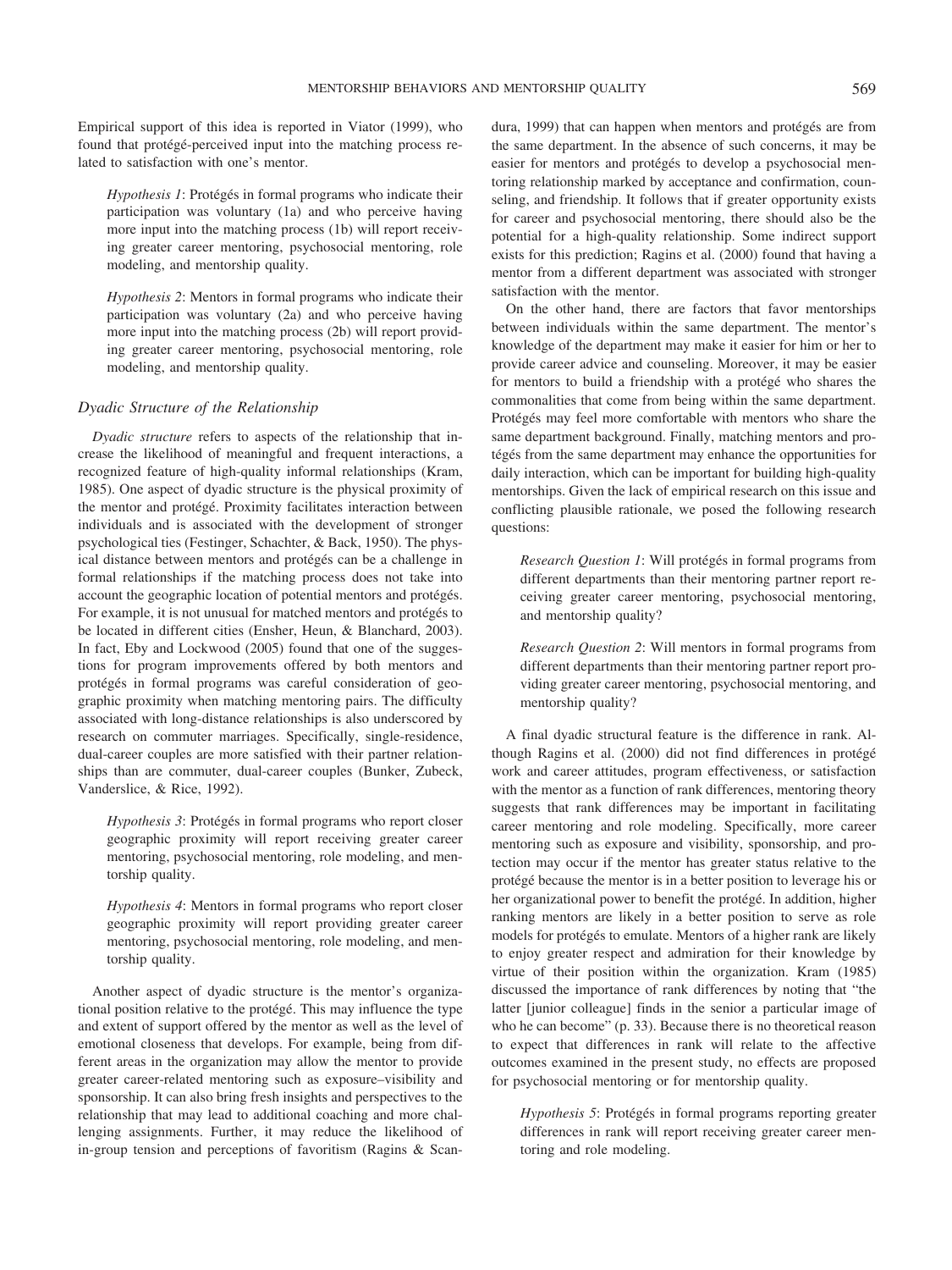*Hypothesis 6*: Mentors in formal programs reporting greater differences in rank will report providing greater career mentoring and role modeling.

## *Formal Program Training*

Although training is one of the most common recommendations for formal mentoring programs (e.g., Burke & McKeen, 1989; Catalyst, 1993; Cunningham, 1993; Forret et al., 1996; Gray, 1988; Kram, 1985), research has yet to examine the impact of training on formal mentorships. By helping protégés develop appropriate expectations for the relationship, clarifying the objectives of the program as well as parameters of the relationship (e.g., relationship timeline), and conveying the purpose of the mentoring program (Eby & Lockwood, 2005; Forret et al., 1996), training should enhance the amount of mentoring provided and may improve the quality of the mentorship.

Training has been effectively used in other settings to help in the development of interpersonal relationships. For example, research indicates couples who complete premarital counseling report greater marital satisfaction than couples who do not (Giblin, Sprenkle, & Sheehan, 1985; Markman, Floyd, Stanley, & Storaasli, 1988; Markman, Renick, Floyd, Stanley, & Clements, 1993). These findings are attributed to increased communication and partner self-disclosure. Training is also critical in mentoring programs that match adults and youth (Sipe, 2002), such as Big Brothers and Big Sisters of America (Tierney, Grossman, & Resch, 1995).

Beyond the basic receipt of training, the quantity and perceived quality of the training may be important factors. For example, in a study of premarital counseling, couples who attended two or more sessions viewed the counseling as more valuable than did couples who attended only one session (Williams, Riley, Risch, & Van Dyke, 1999). Training of longer duration should provide the opportunity to cover a greater number of important topics.

*Hypothesis 7*: Protégés in formal programs who receive training (7a), who report training of greater duration (7b), and who report better training quality (7c) will report receiving greater career mentoring, psychosocial mentoring, role modeling, and greater mentorship quality.

*Hypothesis 8*: Mentors in formal programs who receive training (8a), who report training of greater duration (8b), and who report better training quality (8c) will report providing greater career mentoring, psychosocial mentoring, role modeling, and greater mentorship quality.

# *Interaction Frequency as a Mediator*

One reason why the program design features we have discussed help facilitate mentoring provided and mentorship quality may be because they relate to the frequency that mentors and protégés interact. In order for mentoring behaviors to occur, interactions between mentors and protégés are necessary. For example, Noe  $(1988)$  found that protégés participating in a formal mentoring program who reported more frequent interaction also reported greater relationship quality and psychosocial mentoring. The frequency, diversity, and pattern of interactions are also key components of several theories of close relationships because this creates interdependencies among relational partners (Hinde, 1981; Huston & Burgess, 1979). Although this seems intuitively obvious, both mentors and protégés participating in formal programs report finding enough time to meet is a challenge (Eby & Lockwood, 2005). Developing formal mentoring programs in a way that mentors and protégés are more motivated and can more easily interact with each other may help overcome this problem and subsequently result in greater mentoring and mentorship quality.

Hypothesis 9: Protégé reports of interaction frequency will mediate the relationship between program characteristics experienced by protégés and protégé-reported career mentoring, psychosocial mentoring, role modeling, and mentorship quality.

*Hypothesis 10*: Mentor reports of interaction frequency will mediate the relationship between program characteristics experienced by mentors and mentor-reported career mentoring, psychosocial mentoring, role modeling, and mentorship quality.

## *Crossover Effects*

Thus far, we have considered how the formal program as experienced by the protégé relates to protégé reports of mentoring and mentorship quality and how the formal program as experienced by the mentor relates to mentor reports of mentoring and mentorship quality. However, on the basis of systems theory (Hanson, 1995), it is also seems important to consider how program characteristics as experienced by the protégé relate to mentor reports of mentoring and mentorship quality and vice versa. Hanson (1995) defined a system as "any two or more parts that are related, such that change in any one part changes all parts" (p. 27). A systems view of mentorships recognizes that mentors and protégés are influenced by each other and suggests that behavior can be best understood within the context it occurred. For example, earlier we proposed that protégé-perceived input into the mentoring process would relate to his or her mentorship outcomes, but it also seems likely that protégé-perceived input into the mentoring process will relate to mentor outcomes. Understanding the protégé's experience in a mentoring relationship can be enhanced by also considering that of the mentor. Such crossover effects are most relevant to two of the three categories of formal program characteristics studied, perceived input into the mentoring process and training, as these two characteristics can differ within mentor-protégé dyads. For example, a protégé could receive training, but his or her mentor may not.

Crossover effects are also relevant in terms of mentoring behavior and mentorship quality. For example, high-quality relationships are marked by relatedness, reciprocity, interdependency, and mutuality (Huston & Burgess, 1979). This suggests that as mentors report a higher quality relationship with protégés, protégés should report a higher quality relationship with mentors. A similar argument can be made for mentoring behavior.

*Hypothesis 11*: Mentor-perceived input into the mentoring process and training will relate to protégé reports of mentoring and mentorship quality beyond protégé-perceived input into the mentoring process and receipt of training.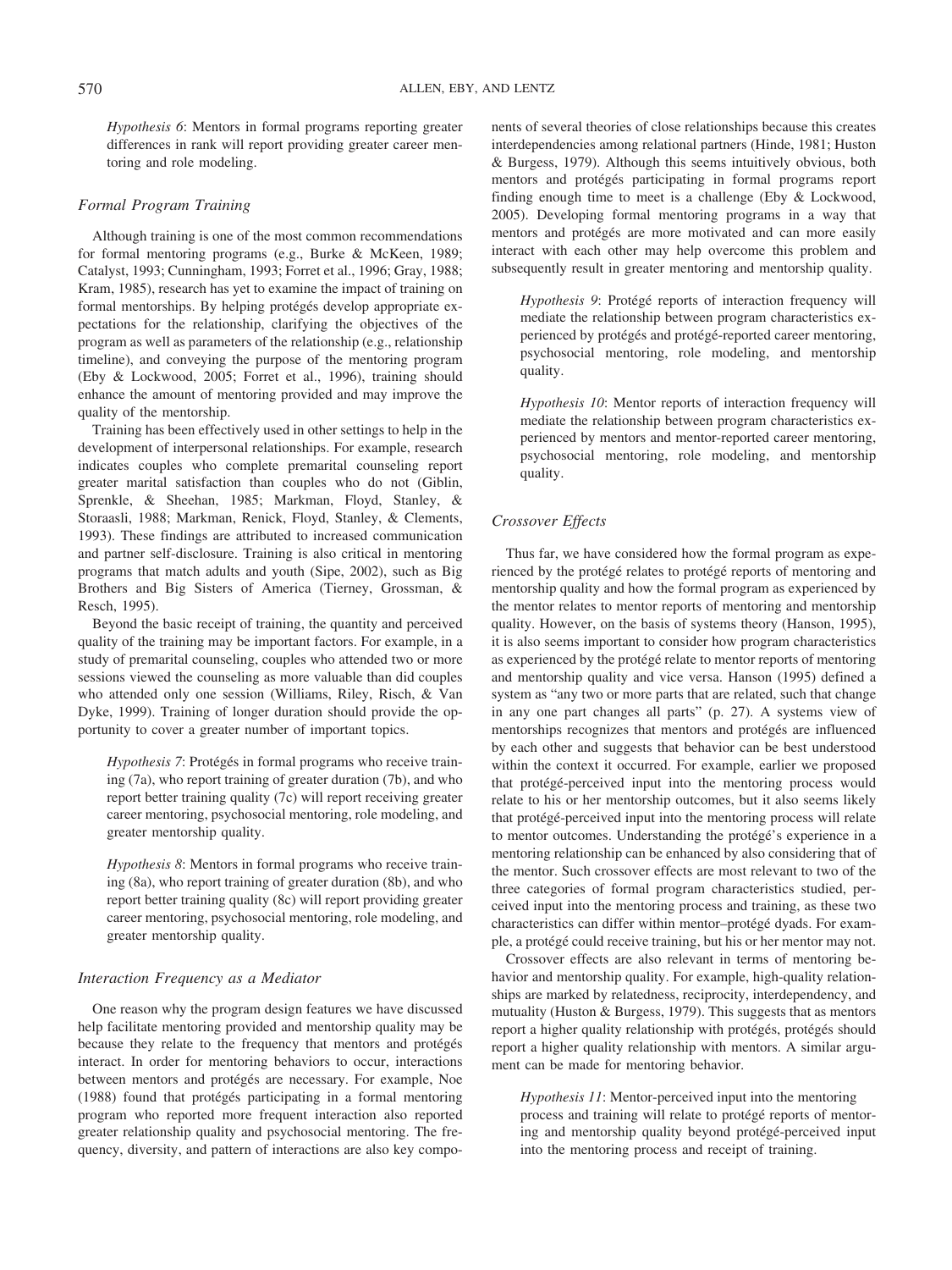*Hypothesis 12*: Protégé-perceived input into the mentoring process and training will relate to mentor reports of mentoring and mentorship quality beyond mentor-perceived input into the mentoring process and receipt of training.

*Hypothesis 13*: Mentor and protégé reports of psychosocial mentoring, career mentoring, role modeling, and mentorship quality will be related after controlling for program characteristics.

#### Method

## *Participants*

Participants came from four different organizations with formal mentoring programs. One of the four companies was very large and housed nine individual programs; hence, there were a total of four organizations, but 12 different formal mentoring programs included. Industries represented were health care, manufacturing, oil, and technology. The overall sample suited the purpose of the study in that there was variation of program characteristics. Altogether there were 175 protégés. Of those responding to the demographic questions, 68 were male and 102 were female. Average age was 34.50 years ( $SD = 8.99$ ). The majority of protégés were Caucasian– White (66.7%), 14.9% were African American–Black, 6.0% were Hispanic, 8.9% were Asian, and 3.6% were of other racial– ethnic backgrounds. Median education level was a 4-year college degree. There were a total of 110 mentors. Of those responding to the demographic data, 70 were male and 37 were female. Average age was  $43.42$  years  $(SD = 7.78)$ . Most mentors were Caucasian–White (85.2%), 5.6% were African American–Black, 5.6% were Hispanic, 1.9% were Asian, and 1.8% were of other racial– ethnic backgrounds. Median education level was some graduate work.<sup>2</sup> Sample sizes and demographic information on each company is available upon request.

#### *Procedures*

Survey questions were generated on the basis of a review of the mentoring literature concerning formal mentoring programs in organizations. The mentor and protégé surveys contained identical questions but worded from the perspective of each. Participants were told that the study was designed to better understand formal mentoring relationships. Both a paper-and-pencil survey and a Web-based version were used. Three of the participating companies chose the paper-and-pencil version. With regard to the Web-based survey, protégés were initially contacted via e-mail by a representative of the organization and provided a URL address that housed the protégé survey. At the end of the survey, protégés inputted the e-mail address of their mentors. An automated e-mail was then delivered to mentors containing their unique survey URL. This process allowed for protégé and mentor responses to be matched. The paper-and-pencil surveys contained unique numerical codes that allowed for survey matching.

On the basis of reports provided by the organizations, we estimated that a total of 681 invitations were sent to protégés. This results in a lower bound response rate estimate of 25.70%. This is a lower bound estimate because company representatives reported that some e-mails were returned and some individuals may not have received surveys because they moved to a new mail location.

#### *Measures*

*Mentoring behavior.* Scandura's 15-item measure of mentoring functions was used to indicate the extent mentoring was provided (Scandura, 1992). Previous research has established psychometric support for the three-factor structure of this measure (Scandura & Ragins, 1993; Scandura & Schriesheim, 1991). Six items measure career mentoring (e.g., "My mentor placed me in important assignments";  $\alpha$ : protégés = .86, mentors .71). Five items assess psychosocial mentoring (e.g., "I have socialized with my protégé after work";  $\alpha$ : protégés = .77, mentors = .68), and four items reflect role modeling (e.g., "I try to model my behavior after my mentor";  $\alpha$ : protégés = .84, mentors = .81). Responses were made on a 5-point scale that ranged from 1 (*strongly disagree*) to 5 (*strongly agree*). Higher scores indicated more mentoring.

*Mentorship quality.* The five-item measure developed by Allen and Eby (2003) was used to assess mentorship quality (e.g., "My protégé and I enjoyed a high quality relationship";  $\alpha$ : protégés = .92, mentors = .91). Responses were made on a 5-point scale that ranged from 1 (*strongly disagree*) to 5 (*strongly agree*). Higher scores indicated greater quality.

*Program characteristics.* Participants were asked whether their participation in the program was voluntary  $(1 = no, 2 = yes)$  and how much input they had as to who would be their mentoring partner (or protégé;  $1 =$ *none*,  $2 = \text{very little}$ ,  $3 = \text{moderate amount}$ ,  $4 = a \text{ great deal}$ . Participants indicated whether their mentoring partner was from the same department  $(1 = no, 2 = yes)$ . Rank difference between mentor and protégé was measured on a 4-point scale, with lower scores indicating a greater difference in rank. Participants indicated whether their mentoring partner was located in the same office or location  $(1 = no, 2 = yes)$  and whether their mentoring partner was located in the same city  $(1 = no, 2 = yes)$ . These two responses were combined to form a proximity variable, with higher scores indicating closer proximity. Three questions were asked concerning training. Specifically, participants reported whether they received training prior to the mentoring relationship  $(1 = no, 2 = yes)$ , the number of hours of training received, and a subjective assessment of training quality  $(1 =$ *poor*,  $2 = \text{fair}$ ,  $3 = \text{good}$ ,  $4 = \text{very good}$ ,  $5 = \text{excellent}$ .

We also collected data from representatives of three of the four companies that described their mentoring programs. Space constraints preclude a complete description of the results; however, the data from company representatives regarding program characteristics were largely consistent with participant reports (e.g., participants from companies that reported participation was voluntary self-reported that their participation was voluntary; participants from companies that reported mentors and protégés must come from different departments reported being from different departments). Nevertheless, it is important to acknowledge that participant reports may not be 100% veridical with the way in which a program is actually designed. More information regarding the company data is available upon request.

*Interaction frequency.* Interaction frequency was operationalized as the average number of hours spent together each month in person-to-person or other forms of communication (e.g., e-mail) as reported by participants.

*Potential controls.* We collected data from both mentors and protégés concerning their gender, race, education, and age. None of the protégé or mentor demographic variables significantly related to the four dependent variables and thus were not included in subsequent analyses.

#### Results

#### *Outliers*

The Web-based surveys contained nine impossible response values (e.g., 37,623) attributed to user input error that were set to missing values prior to data analysis. The protégé survey contained one response concerning the number of hours spent together that was greater than nine standard deviations above the average. The mentor survey contained one response on the same variable that

<sup>2</sup> On the basis of the suggestion of an anonymous reviewer, we conducted a *t* test to examine mean differences in mentorship quality as well as mentor behavior across protégés with responding mentors and those without. The *t* tests yielded no significant differences.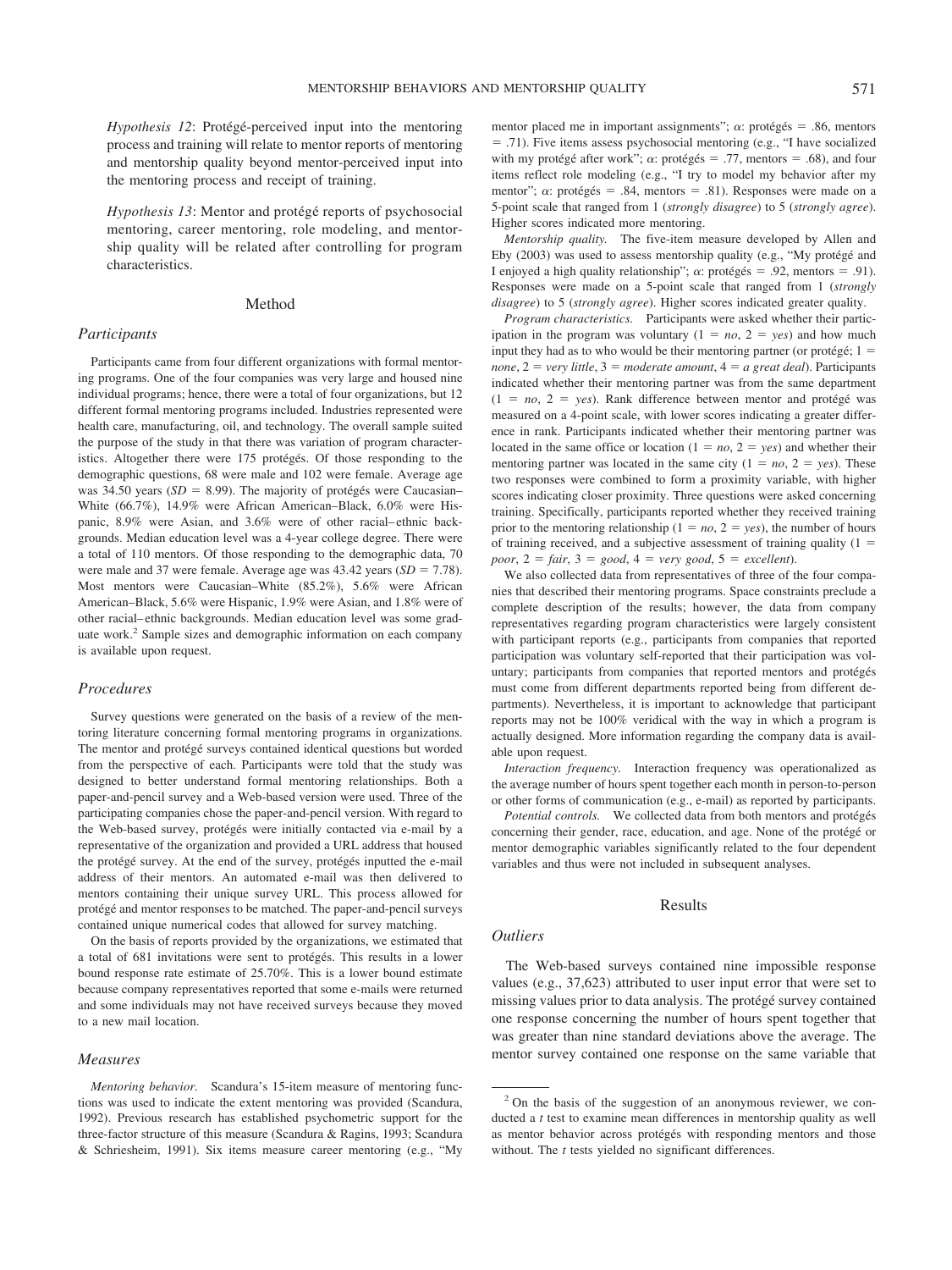was greater than six standard deviations above the average. These two responses were also set to missing prior to data analysis.

## *Hypothesis Testing*

Means, standard deviations, and correlations are presented in Table 1 for protégés and in Table 2 for mentors. To test Hypotheses 1– 8 and the two research questions, we conducted multiple regression analyses with mean substitution. Mean substitution was necessary because the training hours and training quality variables were not applicable to those who did not receive training (Cohen  $& Cohen, 1983$ ). The results concerning protégé reports of program characteristics predicting protégé outcomes are reported in Table 3. Results for mentors are in Table 4. Although we did not hypothesize that every independent variable investigated would relate to every outcome, we included all of the independent variables in the regression analyses to facilitate comparisons across outcomes. Regression analyses conducted by deleting nonhypothesized independent variables produced the same results (available upon request).

*Participant input into mentoring process.* Hypothesis 1 stated protégés in formal programs who indicated their participation was voluntary (1a) and who perceived having more input into the matching process (1b) would report greater mentoring (career, psychosocial, role modeling) and greater mentorship quality. Hypothesis 1a was not supported, as voluntary participation was not related to any of the dependent variables. Hypothesis 1b was supported in that perceived input into the match was associated with greater mentorship quality ( $\beta = .27$ ,  $p < .01$ ), greater career mentoring ( $\beta = .18$ ,  $p < .05$ ), and greater role modeling ( $\beta = .23$ ,  $p < .01$ ). However, because the zero-order correlation between perceived input into the match and career mentoring  $(r = .11)$  was not significant, this result should be viewed cautiously, as it is indicative of a suppressor effect (Cohen & Cohen, 1983).

Hypothesis 2 stated mentors in formal programs who indicated that their participation was voluntary (2a) and who perceived having more input into the matching process (2b) would report providing greater mentoring and greater mentorship quality. Only

2 mentors reported that their participation in the program was not voluntary; therefore, that variable could not be considered in any of the analyses involving mentors. Greater perceived input into the match was associated with greater mentorship quality ( $\beta = .37$ ,  $p < .001$ ) and greater career mentoring ( $\beta = .24$ ,  $p < .05$ ).

*Dyadic structure.* Hypothesis 3 stated that protégés in formal programs who reported closer geographic proximity would report greater career mentoring, psychosocial mentoring, role modeling, and mentorship quality. Hypothesis 3 was not supported, as proximity was not related to any of the protégé dependent variables.

Hypothesis 4 suggested that mentors in formal programs who reported closer geographic proximity would report providing greater career mentoring, psychosocial mentoring, role modeling, and mentorship quality. Hypothesis 4 was not supported, as proximity was not related to any of the mentor dependent variables.

Research Question 1 asked whether protégés in formal programs from different departments than their mentor would report greater career and psychosocial mentoring and greater mentorship quality. We did not expect role modeling to relate to department status. Results indicated that being from the same department was associated with greater mentorship quality ( $\beta = .20, p < .05$ ) and greater career mentoring ( $\beta = .18$ ,  $p < .05$ ). However, because the zero-order correlation between department and mentorship quality  $(r = .12)$  was not significant, this result should be viewed cautiously, as it is indicative of a suppressor effect (Cohen & Cohen, 1983).

Research Question 2 asked whether mentors in formal programs from different departments than their protégé would report greater career and psychosocial mentoring and greater mentorship quality. Results indicated that being in the same department was associated with greater psychosocial mentoring ( $\beta = .29$ ,  $p < .01$ ).

Hypothesis 5 stated that protégés in formal programs reporting greater differences in rank would report greater career mentoring and role modeling. We did not expect psychosocial mentoring or mentorship quality to relate to rank. Counter to prediction, less of a difference in rank for protégés was associated with greater role modeling ( $\beta = -.17, p < .05$ ).

Table 1 *Means, Standard Deviations, and Intercorrelations for Protégés* 

| Variable                   |        | 2      | 3      | 4       | 5       | 6       | 7       | 8      | 9      | 10     | 11   | 12     | 13   |
|----------------------------|--------|--------|--------|---------|---------|---------|---------|--------|--------|--------|------|--------|------|
| 1. Mentorship quality      |        |        |        |         |         |         |         |        |        |        |      |        |      |
| 2. Career mentoring        | $.72*$ |        |        |         |         |         |         |        |        |        |      |        |      |
| 3. Psychosocial            | $.55*$ | $.53*$ |        |         |         |         |         |        |        |        |      |        |      |
| 4. Role modeling           | $.72*$ | .66*   | $.42*$ |         |         |         |         |        |        |        |      |        |      |
| 5. Voluntary participation | .06    | $-.06$ | .00    | $.17*$  |         |         |         |        |        |        |      |        |      |
| 6. Match input             | $.24*$ | .11    | .09    | $.22*$  | $.35*$  |         |         |        |        |        |      |        |      |
| 7. Interaction frequency   | .11    | $.25*$ | .14    | .00     | $-.35*$ | $-.14$  |         |        |        |        |      |        |      |
| 8. Proximity               | .04    | $.17*$ | .15    | $-.01$  | $-.33*$ | $-.18*$ | $.30*$  |        |        |        |      |        |      |
| 9. Same department         | .12    | $.19*$ | .06    | .02     | $-.42*$ | $-.19*$ | $.37*$  | .49*   |        |        |      |        |      |
| 10. Difference in rank     | $-.03$ | .03    | .07    | $-.17*$ | $-.14$  | .12     | .10     | $.17*$ | .12    |        |      |        |      |
| 11. Receive training       | $-.02$ | .04    | .10    | .00     | .12     | $-.11$  | $-.17*$ | .01    | $-.06$ | $-.01$ |      |        |      |
| 12. Hours of training      | .04    | .01    | $.24*$ | .10     | $-.05$  | $-.09$  | .07     | .15    | $-.07$ | $-.17$ |      |        |      |
| 13. Training quality       | $.27*$ | $.23*$ | .11    | $.32*$  | $.38*$  | .13     | $-.17$  | .01    | $-.18$ | $-.17$ |      | $.20*$ |      |
| M                          | 3.76   | 3.48   | 3.12   | 4.05    | 1.82    | 2.30    | 5.14    | 2.20   | 1.36   | 2.04   | 1.65 | 6.36   | 3.49 |
| SD                         | 0.73   | 0.81   | 0.86   | 0.65    | 0.39    | 1.18    | 8.25    | 0.82   | 0.48   | 0.86   | 0.48 | 2.87   | 0.87 |

*Note.*  $Ns = 97-173$ . Voluntary participation, same department, and receive training were coded as  $1 = no$ ,  $2 = yes$ .  $* p \le .05$ .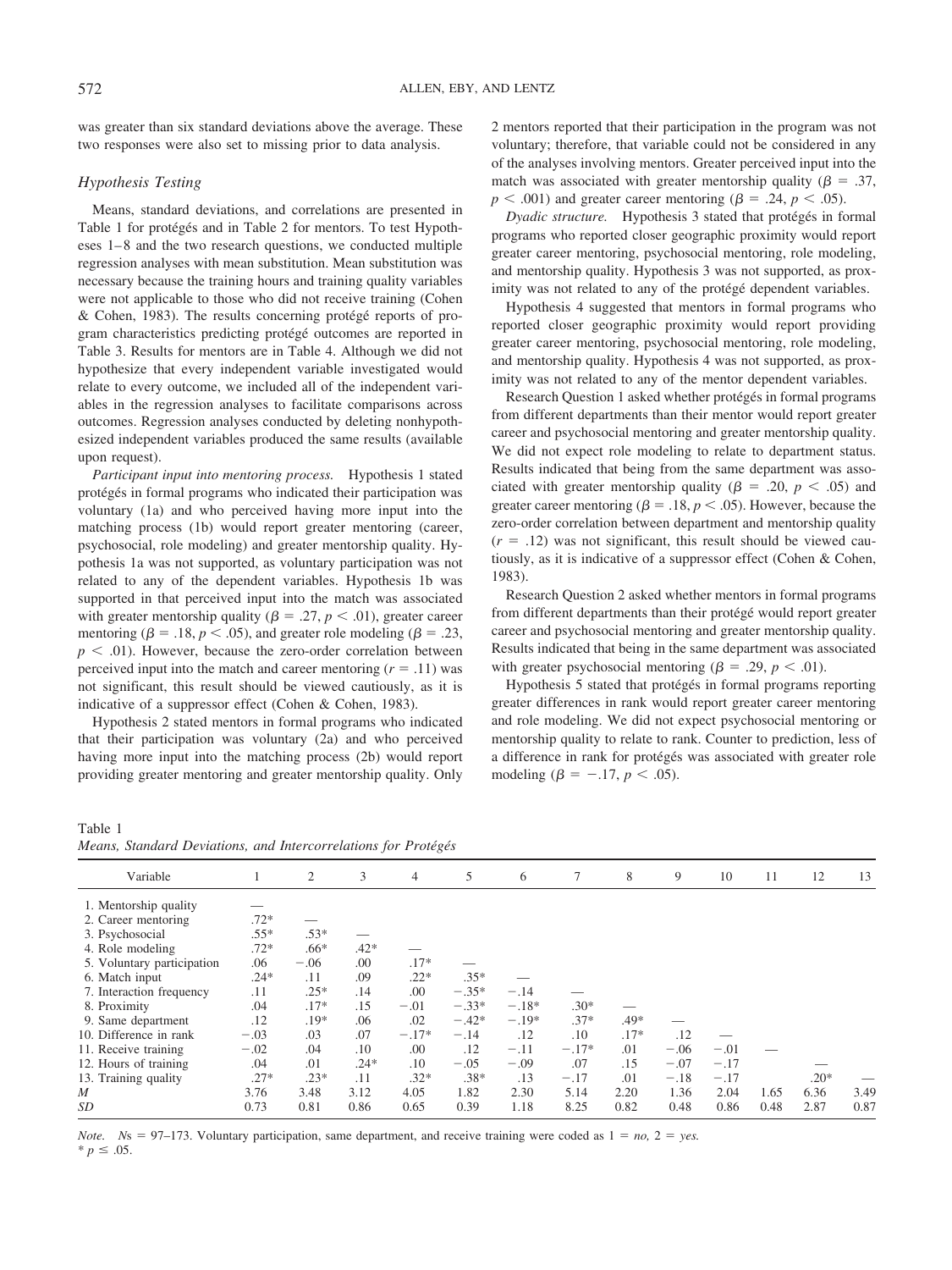Table 2 *Means, Standard Deviations, and Intercorrelations for Mentors*

| Variable                 |         | 2       | 3      | $\overline{4}$ | 5      | 6      | 7      | 8      | 9      | 10   | 11     | 12   |
|--------------------------|---------|---------|--------|----------------|--------|--------|--------|--------|--------|------|--------|------|
| 1. Mentorship quality    |         |         |        |                |        |        |        |        |        |      |        |      |
| 2. Career mentoring      | $.57*$  |         |        |                |        |        |        |        |        |      |        |      |
| 3. Psychosocial          | $.33*$  | $.40*$  |        |                |        |        |        |        |        |      |        |      |
| 4. Role modeling         | .58*    | $.48*$  | $.24*$ |                |        |        |        |        |        |      |        |      |
| 5. Match input           | $.33*$  | $.21*$  | $.19*$ | .13            |        |        |        |        |        |      |        |      |
| 6. Interaction frequency | .14     | .19*    | $.36*$ | .02            | .00    |        |        |        |        |      |        |      |
| 7. Proximity             | .06     | .02     | .14    | .05            | .03    | $.31*$ |        |        |        |      |        |      |
| 8. Same department       | .13     | .06     | $.28*$ | .06            | .11    | $.33*$ | $.54*$ |        |        |      |        |      |
| 9. Difference in rank    | .14     | .02     | .01    | $.24*$         | .03    | .09    | .03    | .15    |        |      |        |      |
| 10. Receive training     | .04     | .08     | .10    | .09            | $-.08$ | $-.05$ | $-.15$ | $-.02$ | $-.13$ |      |        |      |
| 11. Hours of training    | $-.29*$ | $-.24*$ | .07    | $-.30*$        | .21    | .15    | $.30*$ | .21    | $-.13$ |      |        |      |
| 12. Training quality     | .06     | .09     | $.29*$ | .04            | .12    | $-.17$ | $-.13$ | $-.12$ | .08    |      | $.26*$ |      |
| M                        | 3.67    | 3.54    | 2.96   | 3.82           | 1.97   | 5.15   | 2.11   | 1.44   | 1.96   | 1.65 | 5.86   | 3.35 |
| SD                       | 0.68    | 0.62    | 0.74   | 0.47           | 1.05   | 6.67   | 0.88   | 0.50   | 0.90   | 0.48 | 2.72   | 0.83 |

*Note.*  $Ns = 59 - 109$ . Same department and receive training were coded as  $1 = no$ ,  $2 = yes$ .  $* p \le .05$ .

Hypothesis 6 stated that mentors in formal programs reporting greater differences in rank would report greater career mentoring and role modeling. Consistent with our hypothesis, greater differences in rank related positively to mentors' reports of role modeling provided ( $\beta = .20$ ,  $p < .05$ ).<sup>3</sup>

*Formal program training.* Hypothesis 7 stated that protégés in formal programs who received training (7a), who reported training of greater duration (7b), and who reported better training quality (7c) would report receiving greater career mentoring, psychosocial mentoring, role modeling, and greater mentorship quality. The results indicated that the receipt of training was not related to any of the dependent variables. The number of training hours related to psychosocial mentoring ( $\beta = .17$ ,  $p < .05$ ). Training quality positively related to mentorship quality ( $\beta = .20, p < .05$ ), career mentoring ( $\beta = .20$ ,  $p < .05$ ), and role modeling ( $\beta = .18$ ,  $p <$ .05).

Hypothesis 8 stated that mentors in formal programs who received training (8a), who reported training of greater duration (8b),

Table 3 *Regression Results for Formal Mentoring Program Characteristics Predicting Mentoring Received and Mentorship Quality for Prote´ge´s*

| Predictor variable      | Ouality          | Career  | Psychosocial | Role<br>modeling |
|-------------------------|------------------|---------|--------------|------------------|
| Voluntary participation | $-.02$           | $-.08$  | .01          | .08              |
| Match input             | $27**$           | $.18*$  | .12          | $23**$           |
| Proximity               | .00 <sub>1</sub> | .09     | .11          | .02              |
| Same department         | $.20*$           | $.18*$  | .05          | .14              |
| Difference in rank      | $-.06$           | $-.02$  | .06          | $-.17*$          |
| Receive training        | .02              | .08     | .12          | .02              |
| Hours of training       | .01              | .02     | $.17*$       | .04              |
| Training quality        | $.20*$           | $.20*$  | .05          | $.18*$           |
| F(8, 166)               | $3.01**$         | $2.48*$ | 1.77         | $3.34**$         |
| $R^2$ total             | .13              | .11     | .08          | .14              |
| Adjusted $R^2$          | .09              | .06     | .03          | .10              |

 $Note \tN = 174$ 

 $* p \leq .05.$  \*\*  $p < .01.$ 

and who reported better training quality (8c) would report greater career mentoring, psychosocial mentoring, role modeling, and greater mentorship quality. The receipt of training was not related to any of the dependent variables. On the other hand, number of hours of training related to mentorship quality ( $\beta = -.36$ ,  $p <$ .001), career mentoring ( $\beta = -.30, p < .01$ ), and role modeling  $(\beta = -.32, p < .01)$ . However, these relationships were in the direction opposite to that expected. That is, fewer training hours were associated with greater mentorship quality, greater career mentoring, and greater role modeling. Finally, greater training quality was associated with greater psychosocial mentoring ( $\beta$  =  $.30, p \leq .01$ ).

*Mediation effects.* Hypothesis 9 stated that protégé reports of interaction frequency would mediate the relationship between program characteristics experienced by protégés and protégé-reported career mentoring, psychosocial mentoring, role modeling, and mentorship quality. We followed the procedures described by Baron and Kenny (1986) for establishing mediation. The only relationship that met all conditions was the relationship between department and career mentoring. The results indicated support for mediation. Specifically, the beta weight associated with department ( $\beta = .09$ ,  $p = .28$ ) was no longer significant in the regression equation after interaction frequency ( $\beta = .22, p < .01$ ) was entered into the equation, thus satisfying the criteria for mediation.

Hypothesis 10 stated that mentor reports of interaction frequency would mediate the relationship between program characteristics experienced by mentors and mentor-reported career mentoring, psychosocial mentoring, role modeling, and mentorship quality. We followed the same procedures described for testing Hypothesis 9. Only the relationship between department and psychosocial mentoring met all of the necessary criteria to test for mediation. Supporting a mediation effect, the regression analysis

<sup>&</sup>lt;sup>3</sup> On the basis of the suggestion of an anonymous reviewer, we examined whether rank difference had a curvilinear effect on the dependent variables. No curvilinear effects were detected for protégés or for mentors. The data were also examined for interactions between rank and department and yielded little support for interactive effects.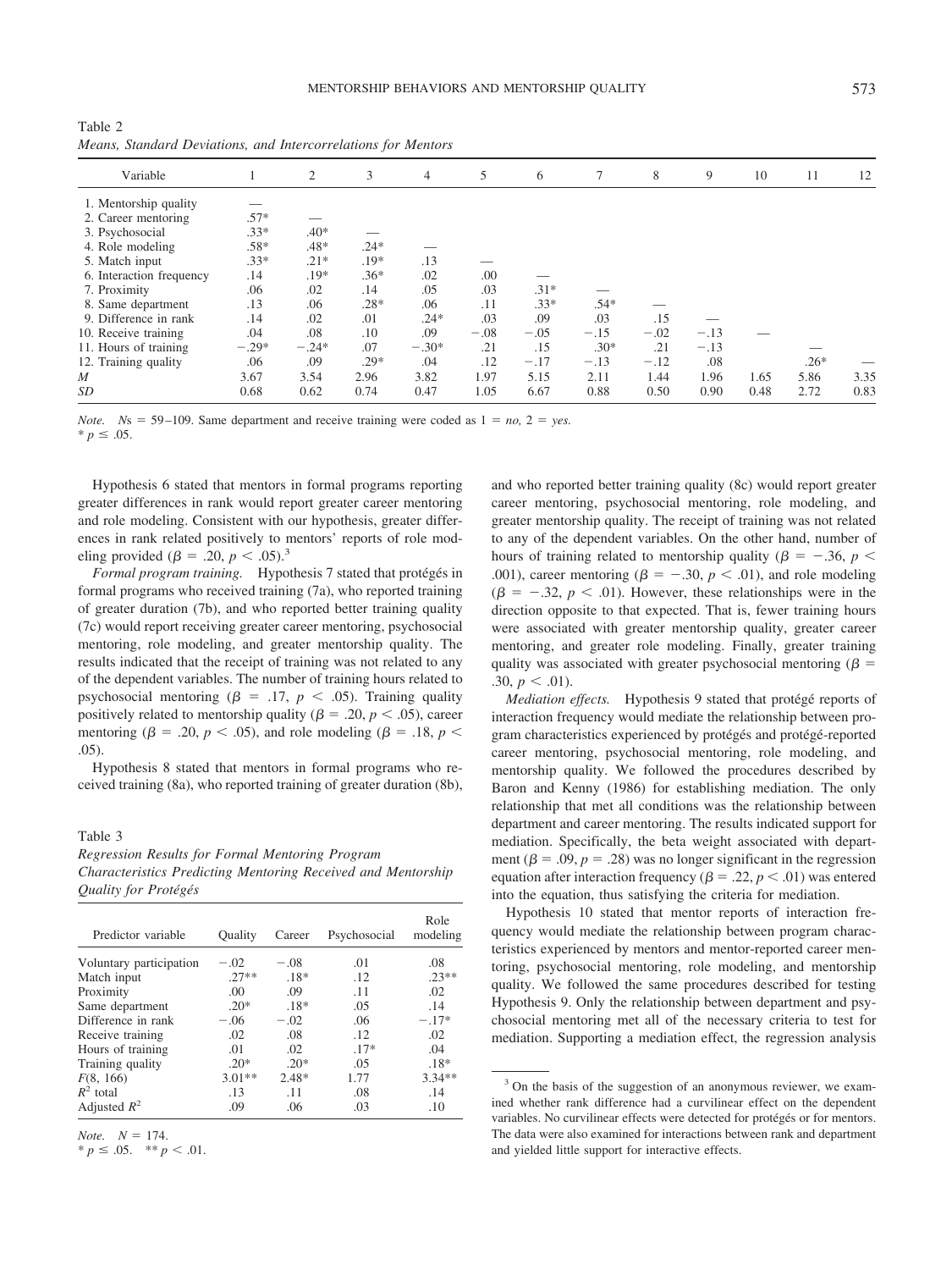Table 4

*Regression Results for Formal Mentoring Program Characteristics Predicting Mentoring Provided and Mentorship Quality for Mentors*

| Predictor variable | Ouality   | Career   | Psychosocial | Role<br>modeling |
|--------------------|-----------|----------|--------------|------------------|
| Match input        | $37***$   | $24*$    | .16          | .17              |
| Proximity          | .11       | .09      | .06          | .14              |
| Same department    | .09       | .05      | $29**$       | .01              |
| Difference in rank | .08       | $-.02$   | $-.06$       | $.20*$           |
| Receive training   | .10       | .10      | .12          | .15              |
| Hours of training  | $-.36***$ | $-.30**$ | $-11$        | $-32**$          |
| Training quality   | .13       | 14       | $30**$       | .11              |
| F(7, 102)          | $4.75***$ | $2.16*$  | $3.54**$     | $3.07**$         |
| $R^2$ total        | -25       | .13      | .20          | .17              |
| Adjusted $R^2$     | .19       | .07      | .14          | .12              |

 $Note. N = 109.$ 

 $* p \leq .05.$   $* p < .01.$   $* \neq p < .001.$ 

indicated that the beta weight associated with department ( $\beta = .19$ ,  $p = .05$ ) was no longer significant in the regression equation after interaction frequency ( $\beta = .30, p < .001$ ) was entered.

*Crossover effects.* Hierarchical multiple regression was used to test the crossover effects predicted by Hypotheses 11–13. These analyses were conducted with our matched set of mentors and protégés ( $n = 91$ ). We first examined relationships between mentor and protégé responses regarding variables for which we would expect consistent reports. The results were as follows. The results indicated that mentorship quality  $(r = .29, p < .05)$ , career mentoring  $(r = .24, p < .05)$ , psychosocial mentoring  $(r = .39,$  $p < .05$ ), role modeling (*r* = .28, *p* < .05), and proximity (*r* = .95,  $p < .05$ ) were all significantly related. Paired *t* tests indicated no significant difference between protégé ( $M = 6.09$ ,  $SD = 10.05$ ) and mentor  $(M = 6.23, SD = 9.37)$  reports of interaction frequency,  $t(84) = -0.13$ ,  $p = .896$ , or between protégé ( $M = 1.98$ ,  $SD = 0.85$  and mentor  $(M = 1.98, SD = 0.93)$  reports of differences in the rank level between mentor and protégé,  $t(85)$  = 0.00,  $p = 1.00$ . Kappa was used to assess agreement regarding reports of being from the same department. Level of agreement was .67, which is generally considered good agreement (Altman, 1991).

Hypothesis 11 stated mentor-perceived input into the mentoring process and mentor reports of training would relate to protégé reports of mentoring and mentorship quality beyond protégéperceived input into the mentoring process and receipt of training. Protégé variables were entered in Step 1 of the equation. Mentor variables were entered at Step 2. Note that the variable labeled *mentor matching variable* refers to the mentor counterpart to the protégé dependent variable. For instance, in the regression equation predicting protégé quality, the mentor matching variable is the mentor's report of mentorship quality. Results are shown in Table 5.

The mentor variables added a significant increment in variance toward the prediction of protégé-reported mentorship quality above and beyond the protégé-reported program characteristics  $(\Delta R^2 = .08, p < .05)$ . Additionally, the beta weight associated with mentor-perceived input into the match was significant ( $\beta$  =  $.25, p < .05$ ), indicating that protégés with mentors who perceived

they had greater input into the match reported greater mentorship quality than did protégés with mentors who perceived less input into the match. Although the mentor variables added 6% additional variance toward the prediction of protégé-reported career mentoring, this increment was not significant. The mentor variables added a significant amount of variance toward the prediction of protégé reports of psychosocial mentoring provided beyond the protégéreported variables ( $\Delta R^2 = .14$ ,  $p < .01$ ). The mentor variables also contributed a unique amount of variance associated with protégéreported role modeling above and beyond the protégé-reported program characteristics ( $\Delta R^2 = .10$ ,  $p < .05$ ). Additionally, the beta weight associated with mentor-perceived input into the match was significant ( $\beta = .25$ ,  $p < .05$ ), indicating that protégés with mentors who believed they had greater input into the match reported greater role modeling than did protégés with mentors who perceived less input into the match.

Hypothesis 12 stated protégé-perceived input into the mentoring process and receipt of training would relate to mentor reports of mentoring and mentorship quality beyond mentor-perceived input into the mentoring process and receipt of training. Mentor variables were entered in Step 1 and protégé variables were entered at Step 2 (see Table 6).

The protégé variables added a significant amount of variance toward the explanation of the mentor reports of mentorship quality beyond the mentor-reported variables  $(\Delta R^2 = .13, p < .05)$ . Additionally, the beta weight associated with protégé-perceived input into the match was significant ( $\beta = .31, p < .01$ ), indicating that mentors with protégés who perceived that they had greater input into the match reported greater mentorship quality than did mentors with protégés who perceived that they had less input into the match. Although the protégé variables added  $5%$  additional variance toward the prediction of mentor-reported career mentoring, this increment was not statistically significant. The protégé variables added a significant increment in variance toward the prediction of mentor-reported psychosocial mentoring above and beyond the mentor-reported program characteristics ( $\Delta R^2 = .16$ ,  $p < .01$ ). The protégé variables added a significant increment in variance toward the prediction of mentor-reported role modeling above and beyond the mentor-reported program characteristics

Table 5 *Matched Data Regression for Prote´ge´ Outcomes*

| Predictor variable       | <b>Ouality</b> |         | Career Psychosocial | Role<br>modeling |
|--------------------------|----------------|---------|---------------------|------------------|
| Step 1: Protégé          |                |         |                     |                  |
| Voluntary participation  | $-.14$         | $-.26*$ | $-.13$              | .09              |
| Match input              | .14            | .13     | .14                 | .02              |
| Receive training         | $-.07$         | $-.05$  | .03                 | $-.15$           |
| $\Lambda R^2$            | $.07*$         | .08     | .04                 | .07              |
| Step 2: Mentor           |                |         |                     |                  |
| Match input              | $.25*$         | .06     | .02                 | $.25*$           |
| Receive training         | .05            | .09     | .01                 | .09              |
| Mentor matching variable | .15            | .21     | $.38***$            | .21              |
| $\Lambda R^2$            | $.08*$         | .06     | $.14***$            | $.10*$           |
| F(6, 83)                 | $3.16**$       | 2.12    | $3.07**$            | $2.89*$          |
| $R^2$ total              | .19            | .13     | .18                 | .17              |
| Adjusted $R^2$           | .13            | .07     | .12                 | .11              |
|                          |                |         |                     |                  |

*Note.*  $N = 91$ . All beta weights are from the final equation.  $* p \leq .05.$   $* p < .01.$   $* \neq p < .001.$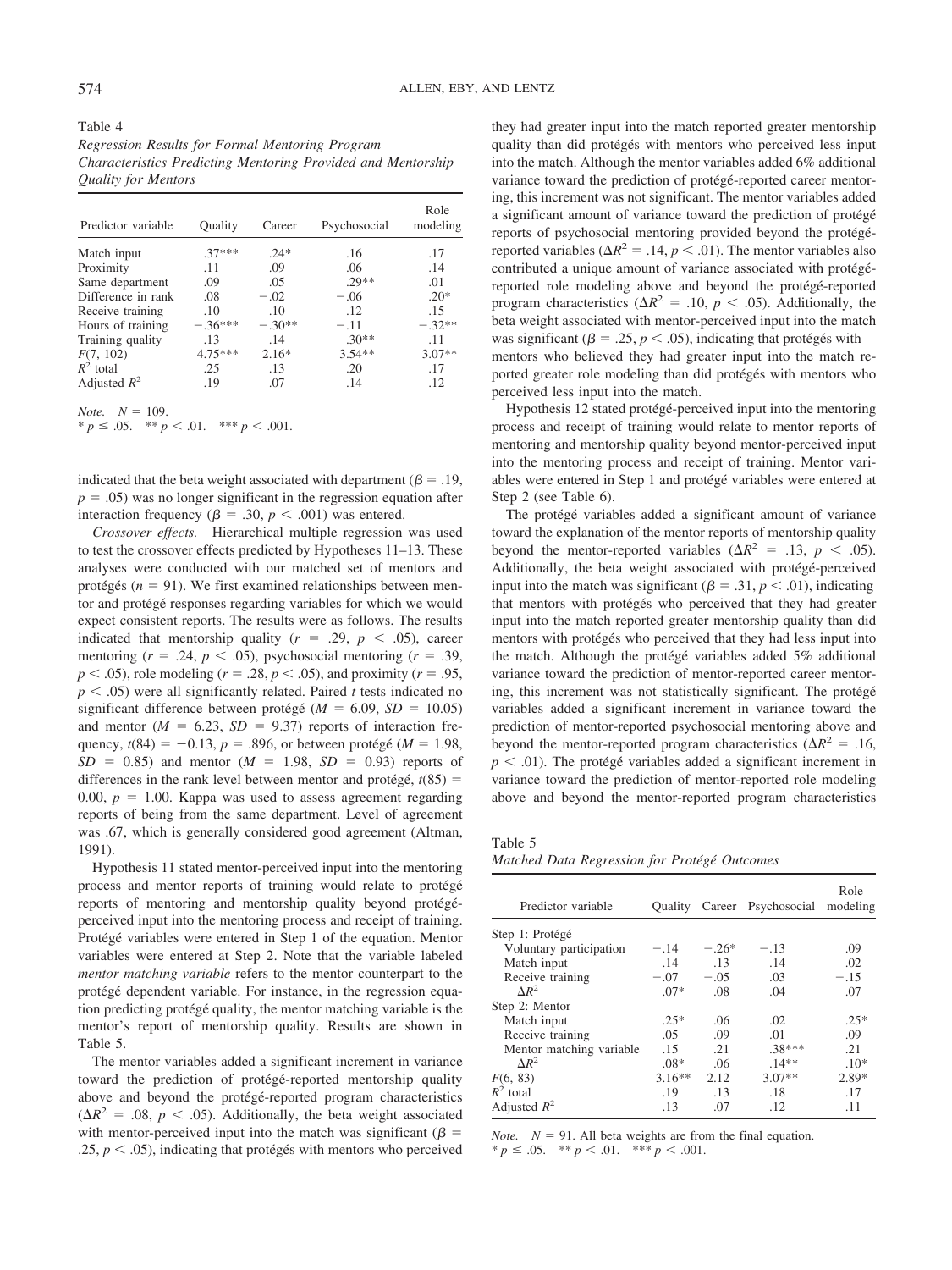Table 6 *Matched Data Regression for Mentor Outcomes*

| Predictor variable        |          |        | Quality Career Psychosocial | Role<br>modeling |
|---------------------------|----------|--------|-----------------------------|------------------|
| Step 1: Mentor            |          |        |                             |                  |
| Match input               | .14      | .21    | .18                         | $-.04$           |
| Receive training          | .09      | $-.03$ | .01                         | .00              |
| $\Lambda R^2$             | $.10*$   | .06    | .04                         | .02              |
| Step 2: Protégé           |          |        |                             |                  |
| Voluntary participation   | $-.04$   | .05    | .04                         | .07              |
| Match input               | $31**$   | $-.02$ | $-.07$                      | $.31**$          |
| Receive training          | $-.12$   | $-.05$ | .13                         | .02              |
| Protégé matching variable | .14      | .22    | $.37***$                    | -21              |
| $\Lambda R^2$             | $.13*$   | .05    | $.16***$                    | $.15***$         |
| F(6, 83)                  | $4.04**$ | 1.56   | $3.47**$                    | $2.97*$          |
| $R^2$ total               | .23      | .10    | .20                         | .18              |
| Adjusted $R^2$            | .17      | .04    | .14                         | .12              |

*Note.*  $N = 91$ . All beta weights are from the final equation.  $* p \leq .05.$   $* p < .01.$   $* p < .001.$ 

 $(\Delta R^2 = .15, p < .01)$ . Additionally, the beta weight associated with protégé-perceived input into the match was significant ( $\beta$  =  $.31, p \leq .01$ ), indicating that mentors with protégés who perceived that they had greater input into the match reported greater role modeling than did mentors with protégés who perceived that they had less input into the match.

Hypothesis 13 suggested that mentor and protégé reports of psychosocial mentoring, career mentoring, role modeling, and mentorship quality would be related after controlling for program characteristics. In support of Hypothesis 13, mentor reports of psychosocial mentoring related to protégé reports of psychosocial mentoring provided ( $\beta = .38$ ,  $p < .001$ ; see Table 5).

## Discussion

The present study examined the relationship between participant-reported formal mentoring program characteristics and mentoring relationship outcomes from the perspective of both the mentor and the protégé. The results reveal several specific program characteristics that are important correlates of mentoring behavior and mentorship quality.

In terms of participant input into the mentoring process, our results indicate that whether the protégé reports he or she is a voluntary participant makes little difference in the mentoring outcomes studied (recall that we were unable to test this variable for mentors). In contrast, perceived input into the matching process appears to be critical for both mentors and protégés. These findings are consistent with those of Viator (1999), who found that protégés who reported more input into the match were more satisfied with their mentors than were protégés who reported less input into the match. Moreover, consistent with systems theory, our findings reveal crossover effects for perceived input into the match, such that protégés with mentors who reported greater input also reported greater mentorship quality and role modeling than did protégés with mentors who perceived less input. Likewise, mentors with protégés who perceived greater input into the match also reported greater mentorship quality and role modeling than did mentors with protégés who perceived less input. By perceiving that they have a voice in the matching process, mentors and protégés

may start to invest in the relationship prior to its official beginning. Accordingly, both parties are likely to feel greater motivation to maximize the relationship. This greater investment may explain why perceived input into the matching process appears to be a key component of effective formal mentoring practice.

With respect to the dyadic structure of the mentorship, there is little consistent evidence supporting the importance of these variables. After controlling for all program characteristics, proximity does not relate to any of the protégé or mentor dependent variables. This tentatively suggests that organizations should not be overly concerned with matching mentors and protégés from different geographic locales. However, as would be expected, proximity and interaction frequency are moderately correlated (protégés:  $r = .30$ ; mentors:  $r = .31$ ), indicating that mentor–protégé pairs closer to each other do interact more frequently. Perhaps mentors and protégés who are not geographically close recognize the potential difficulty of such a relationship and work hard to make their time together more meaningful. Qualitative research focusing on longdistance mentoring dyads may be useful for understanding the factors that contribute to the effectiveness of these relationships.

Contrary to Ragins et al. (2000), we found little evidence supporting the efficacy of pairing mentors and protégés from different departments. In fact, protégés reported receiving greater career mentoring from mentors within the same department, and mentors reported providing more psychosocial mentoring to protégés from the same department. It is important to note that these relationships were mediated by interaction frequency. Thus, matching mentors and protégés from the same department appears to have the benefit of enhanced opportunity for interaction, which in turn relates to greater mentoring provided. This was found despite the fact that our measure of interaction frequency included both face-to-face communication as well as other forms of communication such as e-mail. In future research, it may be helpful to examine climate within the department to determine whether it plays a role in the extent that same versus different department mentorships are most beneficial. For example, in departments with a supportive climate for mentoring (e.g., strong encouragement of mentoring, mentoring role models), mentors might be more comfortable providing psychosocial mentoring to protégés than in climates that are less supportive.<sup>4</sup>

We did not find a relationship between differences in rank and career mentoring. This is surprising, as we thought that mentors at a higher rank relative to their protégés would be in a better position to provide career mentoring. Differences in rank do relate to role modeling; however, the nature of the relationship varies depending on whether reports are from the protégé or from the mentor. Protégés are more likely to role model individuals closer to their own rank, whereas mentors reported more role modeling occurs when they are at a rank higher than their protégés. Closer examination of the role modeling function helps explain this contradiction. For protégés, the process of role modeling requires identification with the mentor (Kram, 1985). Such identification is facilitated when two individuals share things in common (Ragins, 1997), which is more likely with fewer differences in rank. Additionally, protégés may be more likely to role model mentors who are in the next position to which they most immediately aspire. The

<sup>4</sup> We thank an anonymous reviewer for this suggestion.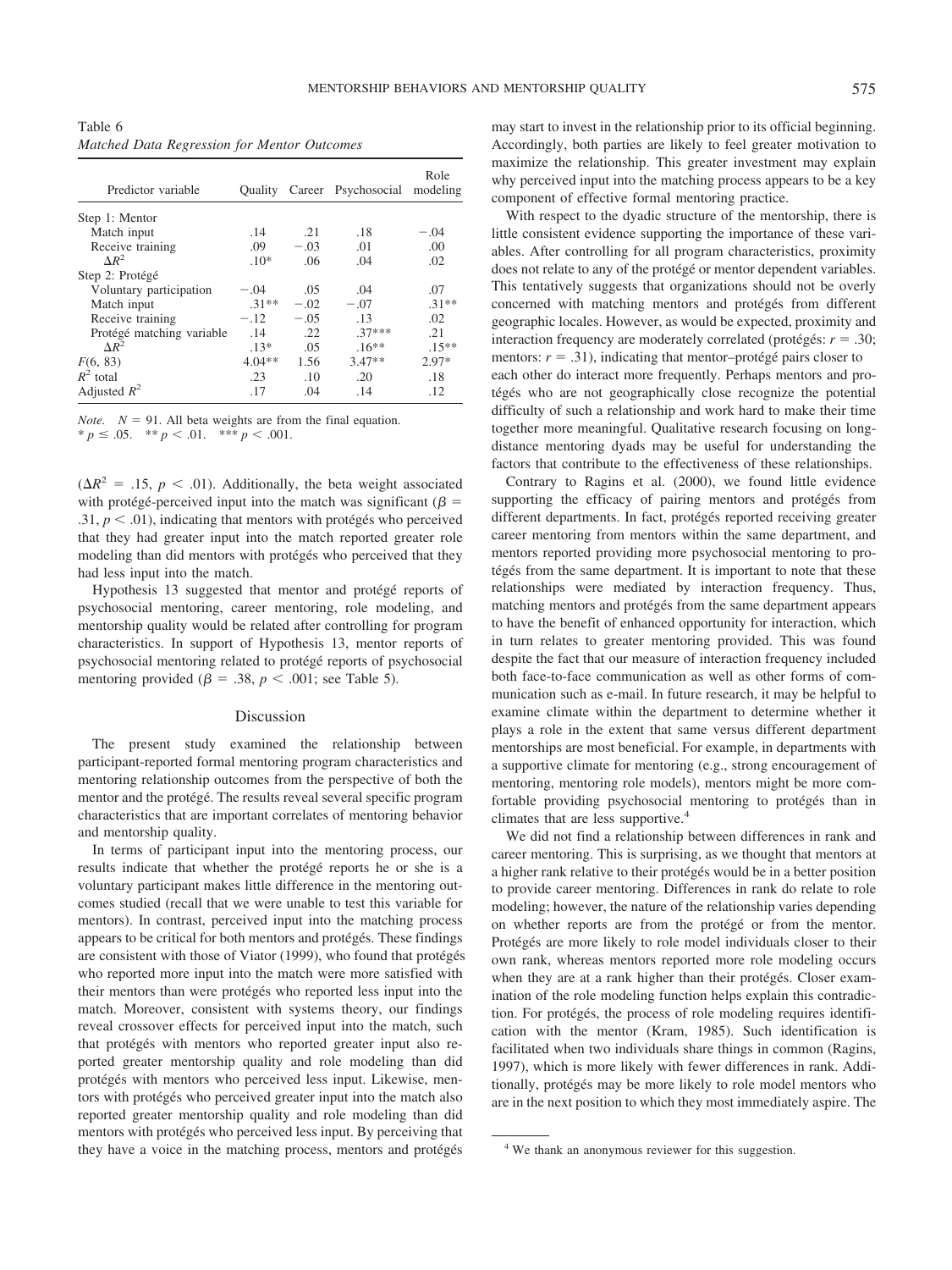role modeling process is different for mentors because, as the object of emulation, identification is not necessary for mentors to be an effective role model. In fact, mentors may believe that they can provide greater role modeling if they have more expertise, organizational experience, and authority than the protégé (Kram, 1985).

Our final category of program characteristics involves training. The results regarding training are mixed. The receipt of training was not associated with protégé or with mentor reports of mentorship quality or mentoring behavior. On the other hand, training quality is associated with protégé reports of mentorship quality, career mentoring, and role modeling. In addition, hours spent in training positively relates to psychosocial mentoring. Thus, the mere receipt of training may not be enough to have a positive impact on mentoring behavior and mentorship quality; the training also needs to be perceived as high quality.

What is most surprising is that mentor receipt of training is not related to mentor reports of mentoring behavior or mentorship quality. This is in contrast to the suggestion of mentoring experts such as Gray (1988), who contended that although training for both parties should be important, lack of mentor training is a primary reason that formal mentoring programs fail. Moreover, more hours of mentor training is negatively associated with mentor-reported relationship quality, career mentoring, and role modeling. Individuals in the position to assume the role of the mentor are often pressed for time. Perhaps greater investment in the mentoring process through more training hours left mentors resentful regarding the intrusion into their time. However, it should be noted that the average number of hours spent in training by mentors was relatively small  $(M = 5.86)$ . Another potential explanation is that a greater time investment unduly raised mentor expectations regarding the program.

One final finding regarding training is that mentors who reported the training was of high quality were also more likely to report providing psychosocial mentoring. Although it is speculative, perhaps higher quality training includes more breadth of topics and focuses on not just the career-related roles that mentors might fulfill for protégés but also provides guidance on how to develop a close interpersonal relationship with protégés. Clearly, a more in-depth examination of what constitutes high-quality training and what it is that both mentors and protégés learn during the training process represents an important next step for research.

Another interesting finding is that psychosocial mentoring as reported by 1 mentoring partner related to psychosocial mentoring reported by the other mentoring partner. The social psychology literature on close relationships sheds some light on this finding. As relational partners grow closer, they tend to relate to one another as a couple and develop a sense of mutual interdependency (Huston & Burgess, 1979). As such, one would expect that reports of psychosocial mentoring from each mentoring partner would be consistent. On the other hand, career mentoring, role modeling, and mentorship quality reported by 1 partner did not relate to the reports provided by the other partner after controlling for perceived input into the mentoring process and receipt of training. This may be because career mentoring and role modeling are not marked by emotional closeness. As such, there may be more room for individual interpretation of relational events. Additionally, mentors and protégés may use different criteria in assessing mentorship quality. As recipients of support, protégés may gauge quality in terms of the ability of the relationship to enhance their own sense of personal and professional competence (Kram, 1985). In contrast, formal mentors might be more likely to reflect on the extent that they learned from the relationship and enjoyed interacting with the protégé (Eby  $& Lockwood, 2005$ ).

## *Implications for Research, Theory, and Practice*

Our findings provide an important point of departure for future research and theory building on formal and informal mentoring relationships. Of particular relevance for theory building is the finding that not all perceived program characteristics relate to the mentoring outcomes studied. Some characteristics (i.e., voluntary participation, proximity, receipt of training) were not related to any of the outcomes, whereas other features related to some but not all (e.g., protégé input into the match, mentor input into the match, protégé reports of training quality). This provides a first step in refining formal mentoring theory. Given our pattern of findings, we tentatively suggest that formal mentoring theory focus more on the role of creating voice and high-quality role preparatory activities and de-emphasize perceived choice and geographic proximity factors. These findings also help scholars identify psychological and cognitive processes linking specific perceived design features to outcomes. For example, input into the match may foster a sense of commitment to the mentorship or influence how attractive mentors find protégés and vice versa. Recent research has identified interpersonal comfort as playing a mediating role in the mentorship process (Allen, Day, & Lentz, 2005). It may be that input into the match sets the stage for the mutual identification, interpersonal comfort, and liking between mentoring partners that is critical to the development of mentorships (Kram, 1985). Other processes, such as met expectations or role clarity, may help explain the obtained training effects. The importance of further examining the processes that link perceived design features with mentoring outcomes is underscored by our weak findings for interaction frequency as a mediator variable.

Formal mentoring theory is also informed by our pattern of effects across different outcomes and across mentor and protégé perspectives. This suggests that additional conceptual and theoretical work is needed that takes a more fine-grained perspective on how and why certain perceived program features are likely to influence proximal mentoring outcomes. It also suggests that careful examination is needed of the unique roles that mentors and protégés play in a mentoring relationship in order to understand the different pattern of effects across mentors and protégés. Now that the relationship between various program features and mentoring outcomes has been initially identified, researchers are in a better position to examine additional crossover effects and relationship dynamics between mentors and protégés. Given the dearth of literature examining formal mentor-protégé pairs, this represents a high-priority area for future research.

Although our results require replication prior to providing firm recommendations for formal mentoring programs, the results have potential practical implications. For example, it appears that one of the most important considerations for organizations developing formal mentoring programs is to ensure that mentors and protégés perceive that they have input into the matching process. We emphasize that our results primarily speak to participant beliefs that they had input into the matching process. It is conceivable that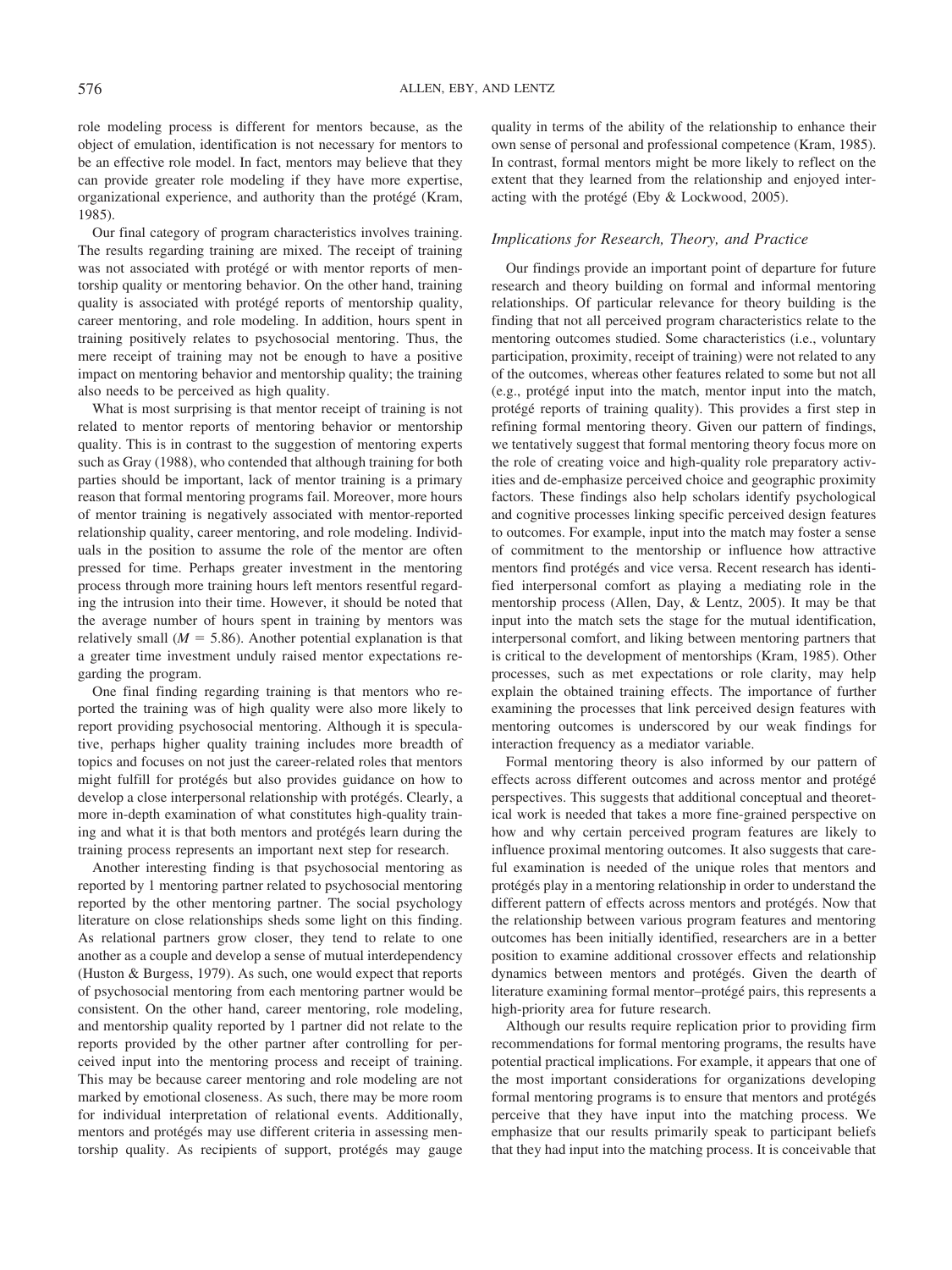a program provides opportunities for participant input without the participants perceiving that they had input. Additional research using quasi-experimental designs in which participants can be assigned into different groups (input vs. no input into the match; training vs. no training) is needed to further extend and support the findings from the present study.

#### *Study Limitations*

We acknowledge several important limitations to the present study. First, because our data are cross-sectional, we cannot state with certainty that the program characteristics examined are predictors of mentoring behavior or mentorship quality. Although it is not conceivable that mentoring behavior predicts receipt of training prior to the mentorship or that mentorship quality predicts voluntary participation in the mentoring program, reverse causality cannot be ruled out for all relationships. Another limitation is that all but 2 of our mentors reported that they were voluntary program participants; hence, we could not test the impact of this variable. Although we purposely collected data from multiple organizations with multiple programs in place so that we would have variation in program characteristics, our sample cannot be considered representative of all formal mentoring programs or even of the programs studied given the low response rate. The generalizability of our results remains to be tested. We emphasize again that our study is based on participant reports of program characteristics, rather than on actual program characteristics as reported by an administrative member of the organization. For example, our data cannot tell us for certain whether the participants were actually from the same or different departments. Further, the terminology of *department* or *level* might have been interpreted differently across research participants. The small sample of matched mentors and protégés also limited statistical power.

In conclusion, organizations often do not anticipate or understand the challenges associated with formal mentoring programs (Kram, 1985; Murray, 1991; Phillips-Jones, 1983). We hope the results of the present study can be used as a starting point for enabling those involved with formal mentoring practices to better navigate these challenges. Moreover, the results should be useful toward the development of future mentoring research and theory regarding the effectiveness of formal mentoring.

#### References

- Allen, T. D., Day, R., & Lentz, E. (2005). The role of interpersonal comfort in mentoring relationships. *Journal of Career Development, 31,* 155– 169.
- Allen, T. D., & Eby, L. T. (2003). Relationship effectiveness for mentors: Factors associated with learning and quality. *Journal of Management, 29,* 469 – 486.
- Allen, T. D., Eby, L. T., Poteet, M. L., Lentz, E., & Lima, L. (2004). Career benefits associated with mentoring for protégés: A meta-analytic review. *Journal of Applied Psychology, 89,* 127–136.
- Altman, D. G. (1991). *Practical statistics for medial research.* London: Chapman & Hall.
- Baron, R. M., & Kenny, D. A. (1986). The moderator–mediator variable distinction in social psychological research: Conceptual, strategic, and statistical considerations. *Journal of Personality and Social Psychology, 51,* 1173–1182.
- Bunker, B. B., Zubeck, J. M., Vanderslice, V. J., & Rice, R. W. (1992).

Quality of live in dual-career families: Commuting versus singleresidence couples. *Journal of Marriage and the Family, 54,* 399 – 407.

- Burke, R. J., & McKeen, C. A. (1989). Developing formal mentoring programs in organizations. *Business Quarterly, 53,* 76 – 80.
- Catalyst. (1993). *Mentoring: A guide to corporate programs and practices.* New York: Author.
- Chao, G. T., Walz, P. M., & Gardner, P. D. (1992). Formal and informal mentorships: A comparison on mentoring functions and contrast with nonmentored counterparts. *Personnel Psychology*, 45, 619-636.
- Cohen, J., & Cohen, P. (1983). *Applied multiple regression/correlation analysis for the behavioral sciences.* Hillsdale, NJ: Erlbaum.
- Cunningham, J. B. (1993). Facilitating a mentoring programme. *Leadership & Organizational Development Journal, 14*(4), 15–20.
- Douglas, C. A., & McCauley, C. D. (1999). Formal developmental relationships: A survey of organizational practices. *Human Resource Development Quarterly, 10,* 203–224.
- Eby, L. T., & Lockwood, A. (2005). Protégés and mentors' reactions to participating in formal mentoring programs: A qualitative investigation. *Journal of Vocational Behavior, 67,* 441– 458.
- Eby, L. T., & McManus, S. (2004). The protégé's role in negative mentoring experiences. *Journal of Vocational Behavior, 65,* 255–275.
- Eby, L. T., McManus, S., Simon, S. A., & Russell, J. E. A. (2000). An examination of negative mentoring experiences from the protégé's perspective. *Journal of Vocational Behavior, 57,* 1–21.
- Eddy, E., Tannenbaum, S., Alliger, G., D'Abate, C., & Givens, S. (2003, April). Mentoring in industry: The top 10 issues when building and supporting a mentoring program. In S. Tannenbaum (Chair), *Ensuring employee development on the job*. Symposium conducted at the 18th Annual Society for Industrial and Organizational Psychology Conference, Orlando, FL.
- Ensher, E. A., Heun, C., & Blanchard, A. (2003). Online mentoring and computer-mediated communication: New directions in research. *Journal of Vocational Behavior, 63,* 264 –288.
- Erickson, E. H. (1963). *Childhood and society.* New York: Norton.
- Fagenson-Eland, E. A., Marks, M. A., & Amendola, K. L. (1997). Perceptions of mentoring relationships. *Journal of Vocational Behavior, 51,*  $29 - 42.$
- Festinger, L., Schachter, S., & Back, K. (1950). *Social pressures in informal groups: A study of human factors in housing.* Oxford, England: Harper.
- Forret, M. L., Turban, D. B., & Dougherty, T. W. (1996). Issues facing organizations when implementing formal mentoring programmes. *Leadership & Organization Development Journal, 17,* 27–30.
- Giblin, P., Sprenkle, D. H., & Sheehan, R. (1985). Enrichment outcome research: A meta-analysis of premarital, marital and family interventions. *Journal of Marital and Family Therapy, 11,* 257–271.
- Gray, W. A. (1988). Developing a planned mentoring program to facilitate career development. *Career Planning and Adult Development Journal, 4*(2), 9 –16.
- Greenhaus, J. H., Callanan, G. A., & Godshalk, V. M. (2000). *Career management.* Fort Worth, TX: Dryden Press.
- Hanson, B. G. (1995). *General systems theory beginning with wholes.* Washington, DC: Taylor & Francis.
- Hinde, R. A. (1981). *Relationships: A dialectical perspective.* East Sussex, United Kingdom: Psychology Press.
- Huston, T. L., & Burgess, R. L. (1979). Social exchange in developing relationships: An overview. In T. L. Huston & R. L. Burgess (Eds.), *Social exchanges in developing relationships* (pp. 3–28). New York: Academic Press.
- Kram, K. E. (1985). *Mentoring at work: Developmental relationships in organizational life.* Glenview, IL: Scott Foresman.
- Kram, K. E., & Hall, D. T. (1996). Mentoring in a context of diversity and turbulence. In E. E. Kossek & S. Lobel (Eds.), *Managing diversity:*